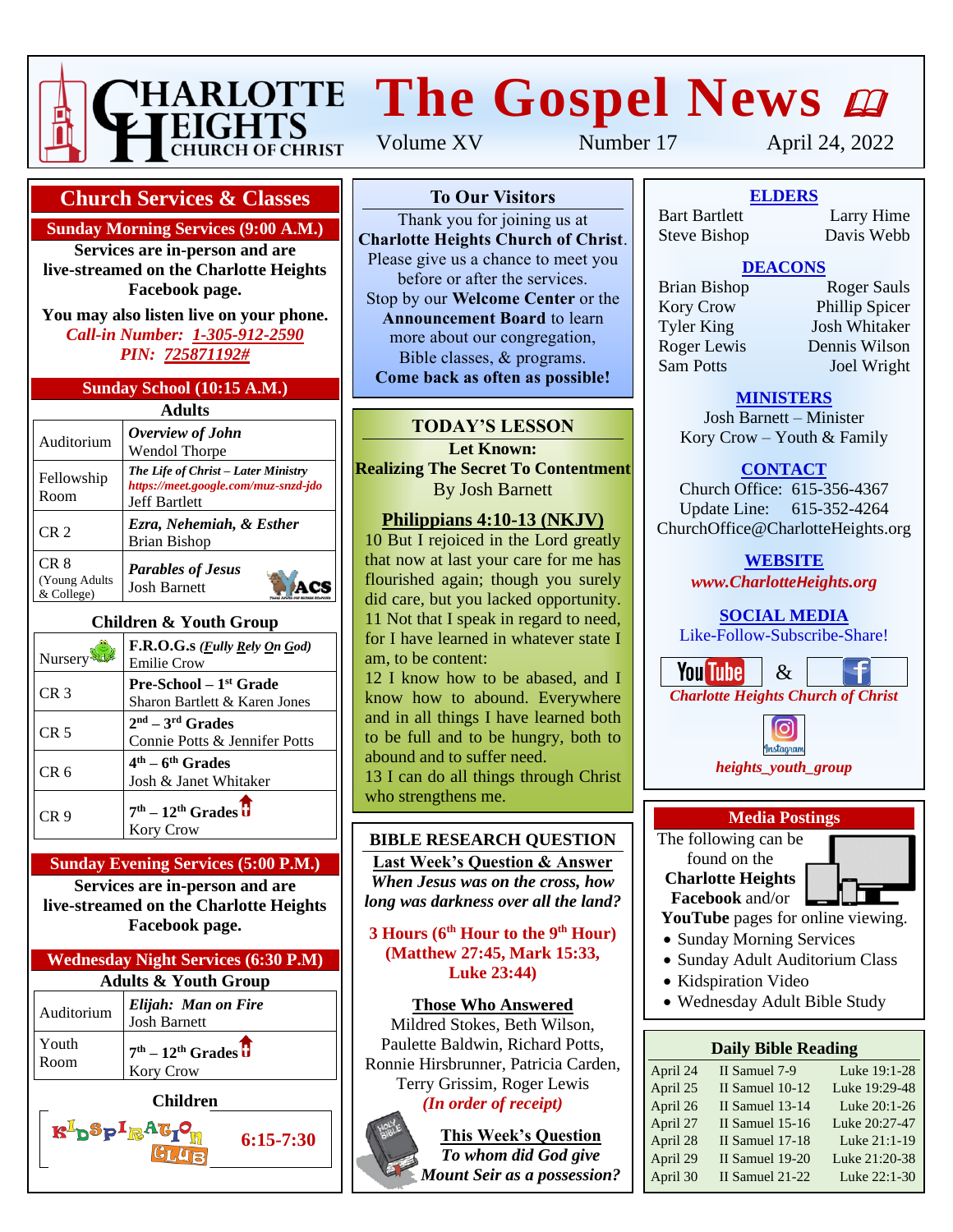**Upcoming Events – At-A-Glance VBS Kickoff Luncheon TODAY (11:00)** *See Announcement*

> **Sunday Night KIDS L.A.B. TONIGHT (5:00)**

**CARE Team TONIGHT (After Evening Services)** *Potluck Meal – Everyone Invited*

**White Bluff Church of Christ Spring Sing - TONIGHT (6:00)** *See the Bulletin Board for Details*

> **Elder & Deacon Meeting April 25 (6:30)** *See Announcement*

> > **Ladies Bible Class April 27 (10:00)**

**Kidspiration Club Finale Carnival April 27 (6:15)** *See Kidspiration Club Section*

**Ladies Virtual Book Study April 28 (7:00) – Final Meeting**

**Bridal Shower – Faulkner/Potts April 30 (1:00)** *See Announcement*

**Senior Sunday - May 1 (11:00)** *See Announcement*

**Monday Night for the Master May 2 (6:00)**

> **Mother's Day May 8**

**Brookdale Belle Meade – Service May 8 (3:00)** *See Josh if you would like to help.*

**Community Event – May 14 Mobile Shredding Service** *Details Coming Soon*

**Sunday Night Song Service May 15 (5:00)**

**Friday Night Singing - HOST May 20 (7:00)** *Details Coming Soon*

> **Youth Celebration Day May 22** *Details Coming Soon*

# **Until He Comes: Let Known - Realizing the Secret to Contentment**

We are finally here. Our series "Until He Comes" will conclude today with "contentment" and "giving". The book of Philippians is rich with instruction for us as we eagerly await the coming of our Lord Jesus Christ. Remember to "Let Out", "Let In", "Let Go", and "Let Known". Let us conclude with the "Secret to Contentment".

Do you feel content? Does contentment best describe you? Contentment means "the state of happiness and satisfaction". We live in the greatest country on the planet and at one of the greatest times in history. We have modern conveniences when it comes to shelter, clothing, and transportation. We live in a city close to some of the best medical doctors in the country. The result of all of this is that we are the happiest and most

satisfied generation ever. I'm afraid that is not true because many people are unsatisfied.

If you think having "more" is the secret to contentment, you are fooling yourself. "If I only had more money..." "If I only had more time…" These statements will not lead us to be content. How do I know? The apostle Paul lets us know what it means to be content. This was something he had learned. *"Not that I speak in regard to need, for* 

*I have learned in whatever state I am, to be content"* (Philippians 4:11).



Thank You Thank you to all of you, for the visits, cards, and love you have shown to me and my family during the passing of my mom, Elizabeth Goodman. She loved each one of you and missed seeing you. Thank you again.

**Jessica & the Goodman Family**

Thank You Thank you for all of the cards I received and for all of the prayers

**Love,**

Thank you for being with us here today. Let us consider the secret of being content with Paul. In Him,

Josh Barnett

## New Sunday Sermon Series for May

Our new Sunday Sermon Series for May will be "*Family Time*". We will examine Timely Lessons focused on the **Importance of the Family**.



Dear Friends at Charlotte Heights,

Each Spring and Fall we send out a request for help to fill the pantries at our four Tennessee Children's Home Campuses. Thank you for your loyal support. The children in care have basic needs and your caring behind the gift is truly a blessing. Your contribution of food and supplies to the Food and Supply Drive will provide healthy meals to the children in our care. We need more people like you to help make a difference.

during my broken foot event! **Betty Hunt** **Tennessee Sincerely,** 

**Glenn Richardson**

## Attention Sunday School Teachers – No Classes Next Week

Our normal Sunday School classes and Kidspiration will not meet next week because of our Senior Sunday reception.

# Bridal Shower – Jennifer Potts Saturday, April 30 (1:00)

All ladies of the congregation are invited to a Bridal Shower for **Jennifer Potts**, bride-elect of



**Matt Faulkner**, on **Saturday**, April 30<sup>th</sup>, at 1:00 in the Fellowship Room.

**Jennifer is registered at Amazon, Target, and Bed, Bath, & Beyond.**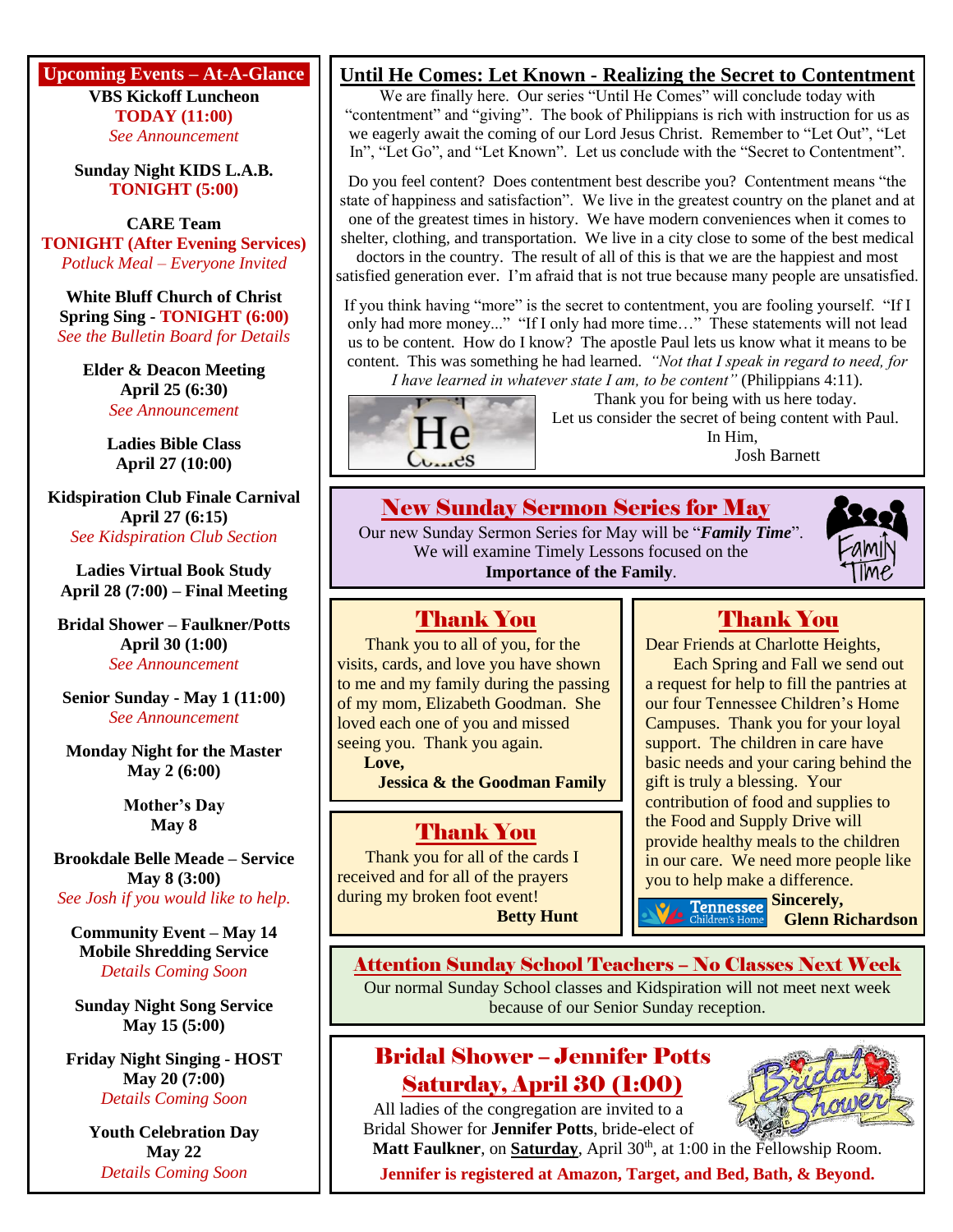